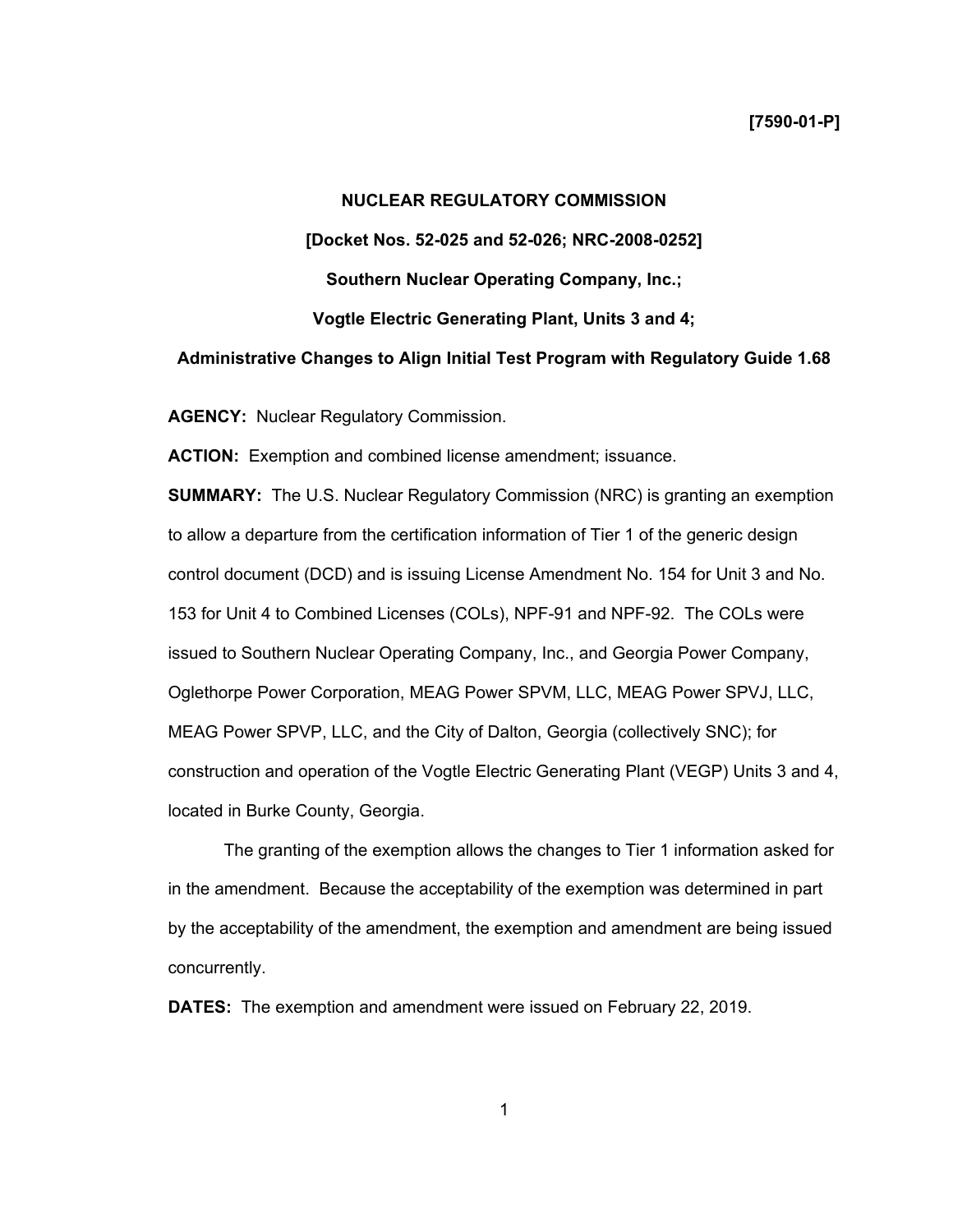**ADDRESSES:** Please refer to Docket ID **NRC-2008-0252** when contacting the NRC about the availability of information regarding this document. You may obtain publiclyavailable information related to this document using any of the following methods:

• **Federal Rulemaking Web site:** Go to http://www.regulations.gov and search for Docket ID NRC-2008-0252. Address questions about NRC dockets in Regulations.gov to Jennifer Borges; telephone: 301-287-9127; e-mail: Jennifer. Borges@nrc.gov. For technical questions, contact the individual listed in the **FOR FURTHER INFORMATION CONTACT** section of this document.

## • **NRC's Agencywide Documents Access and Management System**

**(ADAMS)**: You may obtain publicly-available documents online in the ADAMS Public Documents collection at http://www.nrc.gov/reading-rm/adams.html. To begin the search, select "ADAMS Public Documents" and then select "Begin Web-based ADAMS Search." For problems with ADAMS, please contact the NRC's Public Document Room (PDR) reference staff at 1-800-397-4209, 301-415-4737, or by e-mail to pdr.resource@nrc.gov. The ADAMS accession number for each document referenced (if it is available in ADAMS) is provided the first time that it is mentioned in this document. The request for the amendment and exemption was submitted by letter dated August 30, 2018, and available in ADAMS under Accession No. ML18242A039.

• **NRC's PDR:** You may examine and purchase copies of public documents at the NRC's PDR, Room O1-F21, One White Flint North, 11555 Rockville Pike, Rockville, Maryland 20852.

**FOR FURTHER INFORMATION CONTACT:** Billy Gleaves, Office of New Reactors, U.S. Nuclear Regulatory Commission, Washington, DC 20555-0001; telephone: 301-415-5848; e-mail: Bill.Gleaves@nrc.gov*.*

2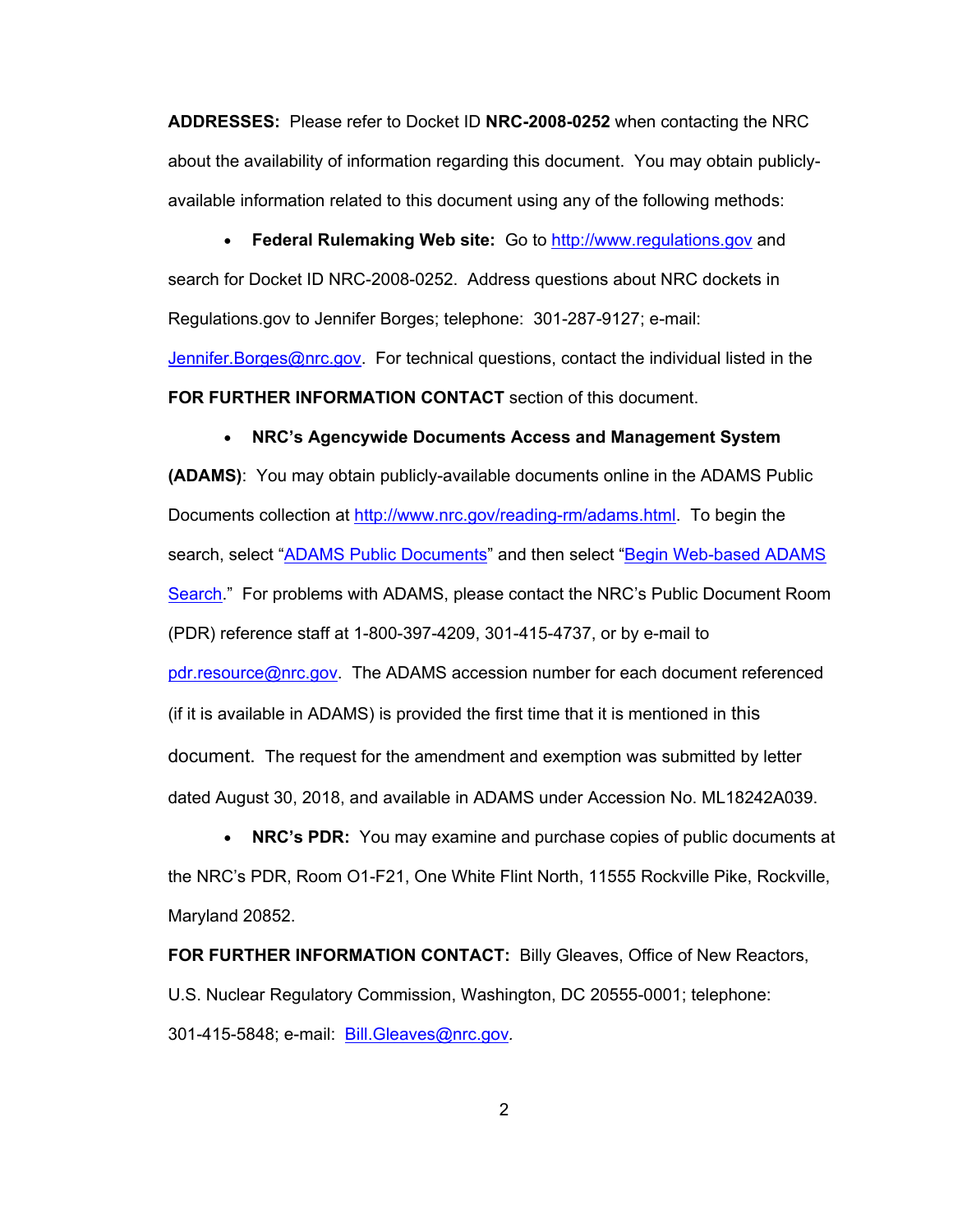### **SUPPLEMENTARY INFORMATION:**

## **I. Introduction**

The NRC is granting an exemption from paragraph B of section III, "Scope and Contents," of appendix D, "Design Certification Rule for the AP1000," to part 52 of title 10 of the *Code of Federal Regulations* (10 CFR), and issuing License Amendment Nos. 154 and 153 to COLs, NPF-91 and NPF-92, to SNC. The exemption is required by paragraph A.4 of Section VIII, "Processes for Changes and Departures," appendix D, to 10 CFR part 52 to allow SNC to depart from Tier 1 information. With the requested amendment, SNC sought proposed changes in the form of departures from the generic AP1000 DCD Tier 1 and Tier 2 information in the VEGP COL plant-specific Tier 1 plant-specific DCD (PS-DCD) and the Tier 2 Updated Final Safety Analysis Report (UFSAR) to reflect revision of the description and scope of the Initial Test Program (ITP) to remove component testing as a separately identified program or phase of the ITP. Additionally, preoperational and startup test specifications were proposed to be removed from the ITP. The amendment also proposed corresponding changes to the COL license conditions that referenced UFSAR sections impacted by the changes. The changes align plant-specific Tier 1, Section 3.4 descriptions for ITP with Regulatory Guide (RG) 1.68, "Initial Test Programs for Water-Cooled Nuclear Power Plants," Revision 3. These changes involve a revision to Section 2.D(10) and 2.D(12) of the COL conditions for VEGP Units 3 and 4 and, UFSAR Table 13.4-201 and Section 14.2.

Part of the justification for granting the exemption was provided by the review of the amendment. Because the exemption is necessary in order to issue the requested license amendment, the NRC granted the exemption and issued the amendment concurrently, rather than in sequence. This included issuing a combined safety

3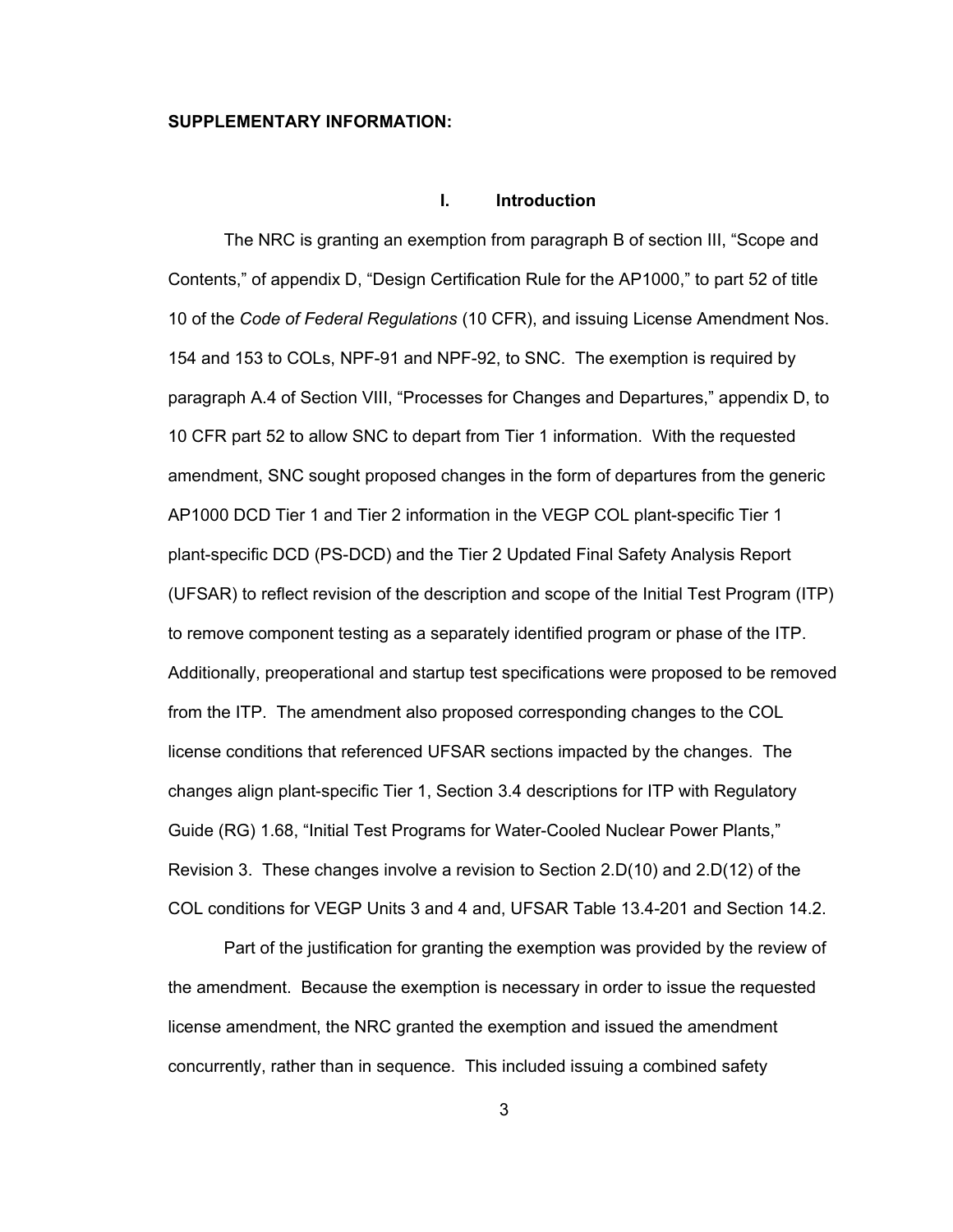evaluation containing the NRC staff's review of both the exemption request and the license amendment. The exemption met all applicable regulatory criteria set forth in §§ 50.12, 52.7, and section VIII.A.4 of appendix D to 10 CFR part 52. The license amendment was found to be acceptable as well. The combined safety evaluation is available in ADAMS under Accession No. ML19035A763.

Identical exemption documents (except for referenced unit numbers and license numbers) were issued to SNC for VEGP Units 3 and 4 (COLs NPF-91 and NPF-92). The exemption documents for VEGP Units 3 and 4 can be found in ADAMS under Accession Nos. ML19035A761 and ML19035A762, respectively. The exemption is reproduced (with the exception of abbreviated titles and additional citations) in Section II of this document. The amendment documents for COLs NPF-91 and NPF-92 are available in ADAMS under Accession Nos. ML19035A757 and ML19035A759, respectively. A summary of the amendment documents is provided in Section III of this document.

#### **II. Exemption**

 Reproduced below is the exemption document issued to VEGP Units 3 and Unit 4. It makes reference to the combined safety evaluation that provides the reasoning for the findings made by the NRC (and listed under Item 1) in order to grant the exemption:

 1. In an application dated August 30, 2018, SNC requested from the Commission an exemption to allow departures from Tier 1 information in the certified DCD incorporated by reference in 10 CFR part 52, appendix D, as part of license amendment request 18-024, "Administrative Changes to Align Initial Test Program with Regulatory Guide 1.68."

4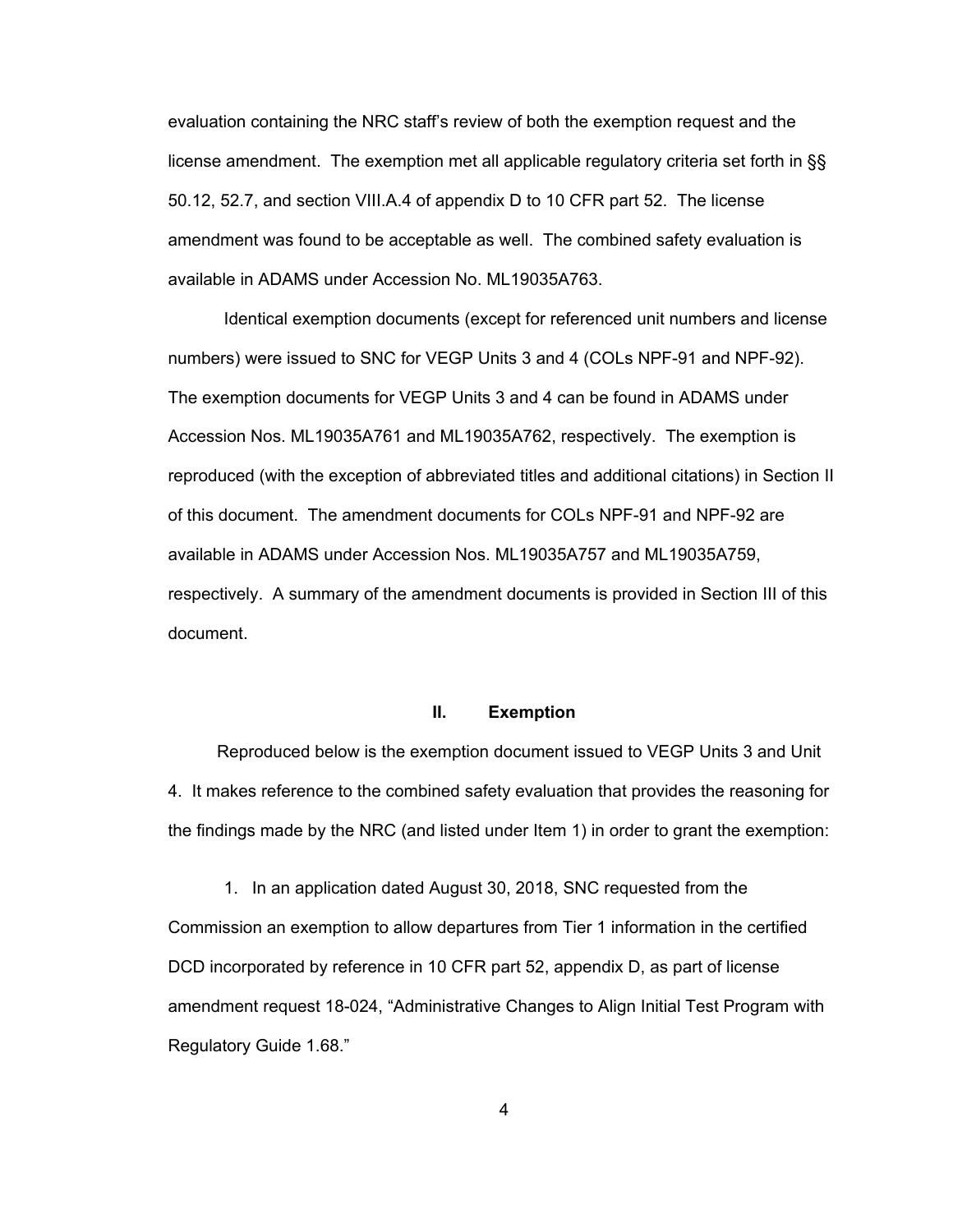For the reasons set forth in Section 3.1 of the NRC staff's Safety Evaluation, which can be found in ADAMS under Accession No. ML19035A763, the Commission finds that:

- A. the exemption is authorized by law;
- B. the exemption presents no undue risk to public health and safety;
- C. the exemption is consistent with the common defense and security;
- D. special circumstances are present in that the application of the rule in this circumstance is not necessary to serve the underlying purpose of the rule;
- E. the special circumstances outweigh any decrease in safety that may result from the reduction in standardization caused by the exemption; and
- F. the exemption will not result in a significant decrease in the level of safety otherwise provided by the design.

2. Accordingly, the licensee is granted an exemption from the certified DCD Tier 1 information, with corresponding information in COL Appendix C of the Facility Combined License as described in the licensee's request dated August 30, 2018 This exemption is related to, and necessary for the granting of License Amendment No. 154 [for Unit 3 and No. 153 for Unit 4] which is being issued concurrently with this exemption.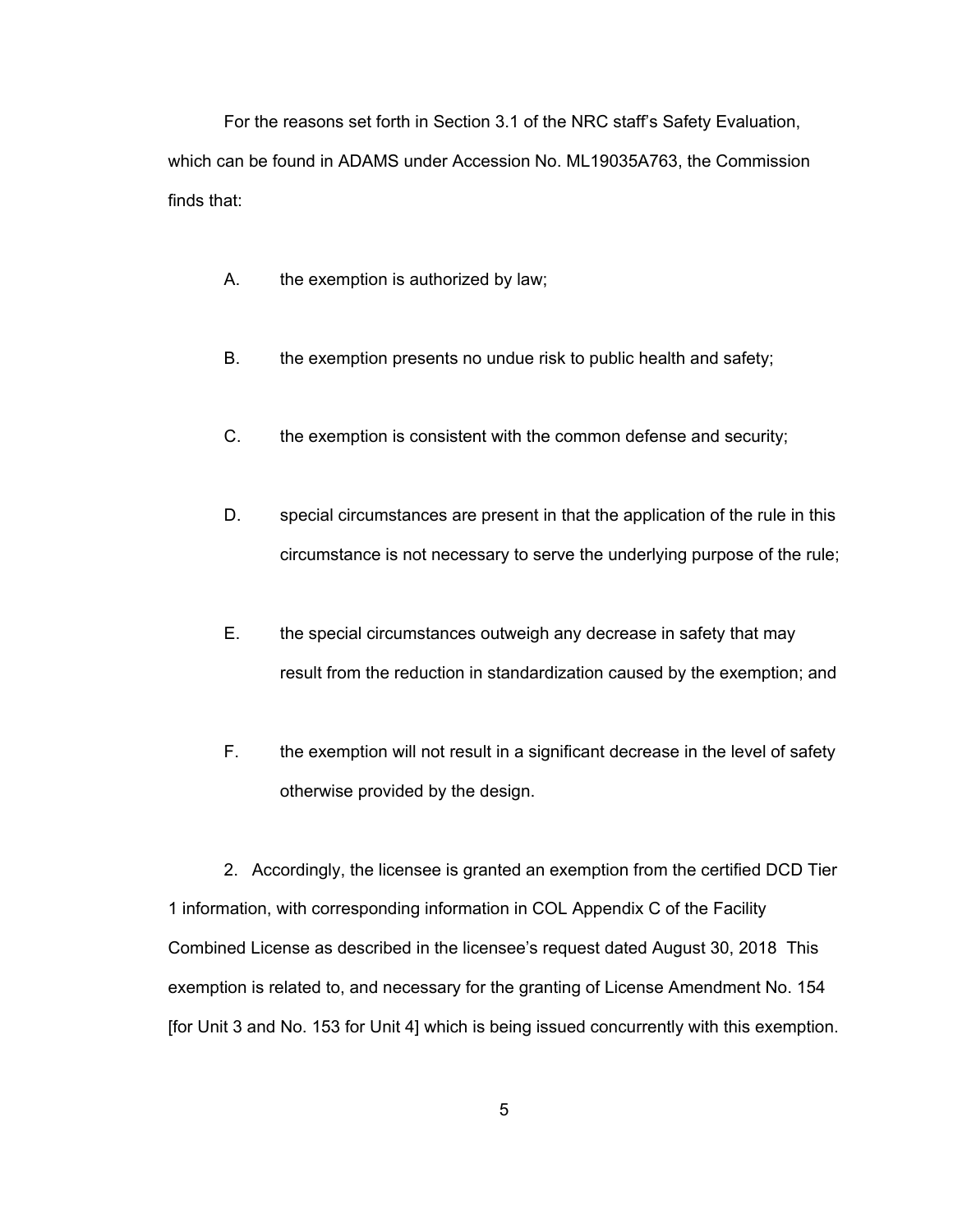3. As explained in Section 5.0 of the NRC staff's Safety Evaluation (ADAMS Accession No. ML19035A763), this exemption meets the eligibility criteria for categorical exclusion set forth in 10 CFR 51.22(c)(9). Therefore, pursuant to 10 CFR 51.22(b), no environmental impact statement or environmental assessment needs to be prepared in connection with the issuance of the exemption.

4. This exemption is effective as of the date of its issuance.

## **III. License Amendment Request**

By letter dated August 30, 2018, (ADAMS Accession Nos. ML18242A039), SNC requested that the NRC amend the COLs for VEGP, Units 3 and 4, COLs NPF-91 and NPF-92. The proposed amendment is described in Section I of this *Federal Register* notice.

The Commission has determined for these amendments that the application complies with the standards and requirements of the Atomic Energy Act of 1954, as amended (the Act), and the Commission's rules and regulations. The Commission has made appropriate findings as required by the Act and the Commission's rules and regulations in 10 CFR Chapter I, which are set forth in the license amendment.

A notice of consideration of issuance of amendment to facility operating license or COL, as applicable, proposed no significant hazards consideration determination, and opportunity for a hearing in connection with these actions, was published in the *Federal Register* on September 19, 2018 (83 FR 47372). No comments were received during the 30-day comment period.

The Commission has determined that these amendments satisfy the criteria for categorical exclusion in accordance with 10 CFR 51.22. Therefore, pursuant to 10 CFR